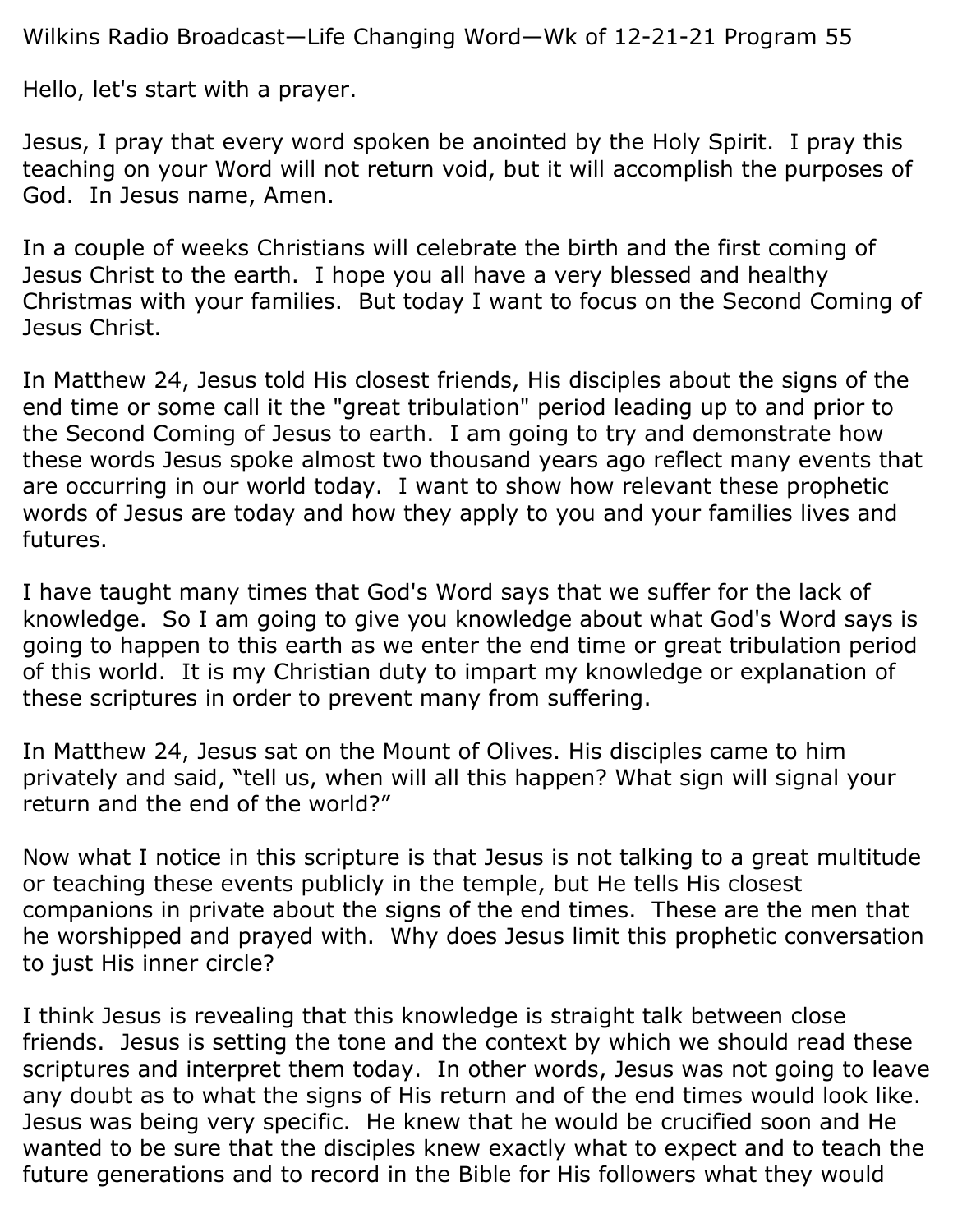actually have to endure during this period of time. Jesus is not mysterious and vague. He is basically telling it like it will be, no sugar coating.

This private conversation that Jesus has with His best friends does not mention any "secret rapture". Jesus does not reference any covert, closet, or restricted gathering of His believers prior to His second coming. I can't imagine Jesus not disclosing such an important detail about a "secret gathering together" of His believers prior to His actual second coming to His most intimate followers. I think if such an important event as a "secret rapture" was going to take believers up in the air and remove them off the face of the earth prior to or during the great tribulation in a separate event from His actual second coming that Jesus would have spelled it out and made that rescue of believers very distinct from His second coming. Jesus has no reason to be mysterious or vague about anything. He is warning His best friends. You don't talk in riddles when you are trying to warn your family or friends about something as important as the end of time and the second coming of Jesus.

Now I know many of my listeners have been taught that there will be a "secret rapture" of God's believers prior to or during the tribulation time, in fact, I was taught that as a child. Some believers get very upset when you try to explain that they will not escape the tribulation, but they will have to endure the tribulation. The other point is that you won't lose your soul if you believe in a rapture or not. However, I already see believers very disillusioned by the persecution and plagues and government over reach and break down of society that is currently going on in the world and wondering why Jesus has not raptured them out of here yet. Listen next week and I will explain the source of this false teaching.

Remember, Jesus is very adamant in Matthew 24 about being deceived in the end times. So, if you are a Christian that believes that you and your loved ones that are saved will be rescued off the earth and escape the tribulation, would that change the way you might prepare for your future. If you thought that you might have to actually endure the tribulation to the end, would you change some things in your life. If you believed that you or your children or your grandchildren would have to deal with the choice of taking a mark of the antichrist or be killed, would that change what you teach them.

Would you get a little confused, and even angry with God or your Bible teachers, if you were looking to escape the extreme hardships of the tribulation and the reign of the antichrist and you are actually forced to endure persecution, imprisonment, and even death for the sake of the gospel? The kind of persecution that will be given out during the great tribulation will be the worst that the earth has ever experienced. Are you going to be physically, mentally, or spiritually prepared for that kind of hardship, if you are looking to escape?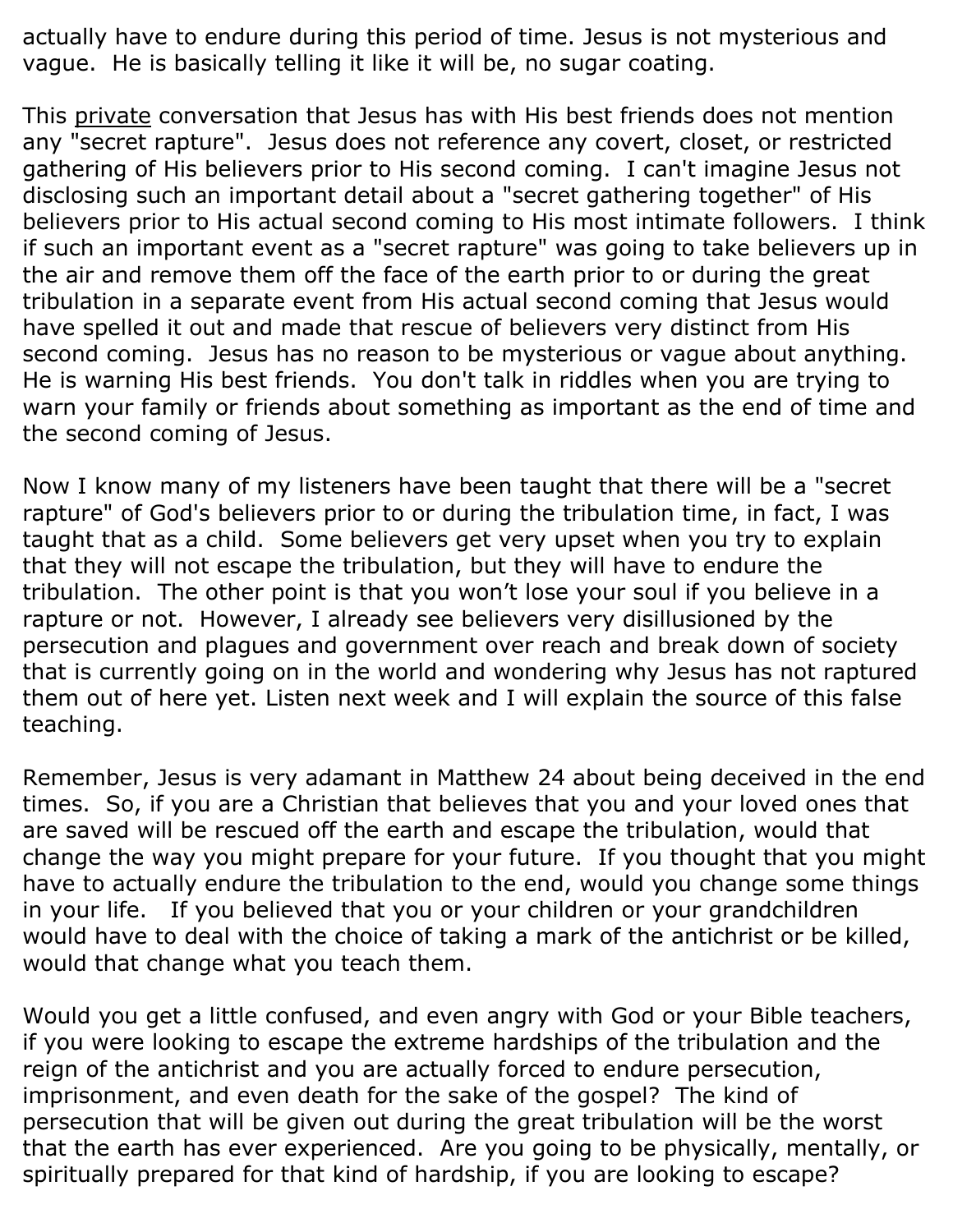I just want you to think about this with some common sense. Why does Jesus tell His closest friends about all the horrors of the tribulation, if believers will not have to experience it and try to survive it? Why didn't Jesus just say, "Oh don't worry about the end time and tribulation, because I am going to secretly catch you up into the clouds and take you off the earth in a separate event called the rapture?

My actual second coming and return won't come until after the tribulation and my believers won't even be here. So don't waste my time asking me when the end shall come or a sign regarding the end of the world because it will be of no relevance to Christians who have already been snatched away in secret. You should be asking me about a sign of when the secret rapture will occur. But Jesus never mentions a separate or secret return to his disciples that precedes His actual second coming return after the great tribulation. Why doesn't Jesus mention a rapture to His followers, the future preachers of the gospel to the whole earth, because there won't be a secret gathering of the saints prior to Jesus second coming after the great tribulation. Jesus is only coming back to this earth at the end of the great tribulation and that coming will be His actual second coming and it will not be a secret.

In Matthew 24 here is what Jesus told the followers who would be responsible to preach the gospel and the truth to the whole world about His second coming and return. As you listen to this scripture, notice that Jesus is telling His most faithful believers that they are going to have to endure some pretty rough stuff not escape from it.

"Don't let anyone deceive you,

And you will hear of wars and threats of wars, but don't panic. Yes, these things must take place, but the end won't follow immediately.

Nation will go to war against nation, and kingdom against kingdom. There will be famines and earthquakes in many parts of the world.

But all this is only the first of the birth pains, with more to come.

"Then you will be arrested, persecuted, and killed. You will be hated all over the world because you are my followers.

And many false prophets will appear and will deceive many people.

Sin will be rampant everywhere, and the love of many will grow cold.

But the one who endures to the end will be saved.

And the Good News about the Kingdom will be preached throughout the whole world, so that all nations will hear it; and then the end will come.

For as the lightning cometh out of the east, and shineth even unto the west; so shall also the coming of the Son of man be.

Immediately after the tribulation of those days shall the sun be darkened, and the moon shall not give her light, and the stars shall fall from heaven, and the powers of the heavens shall be shaken: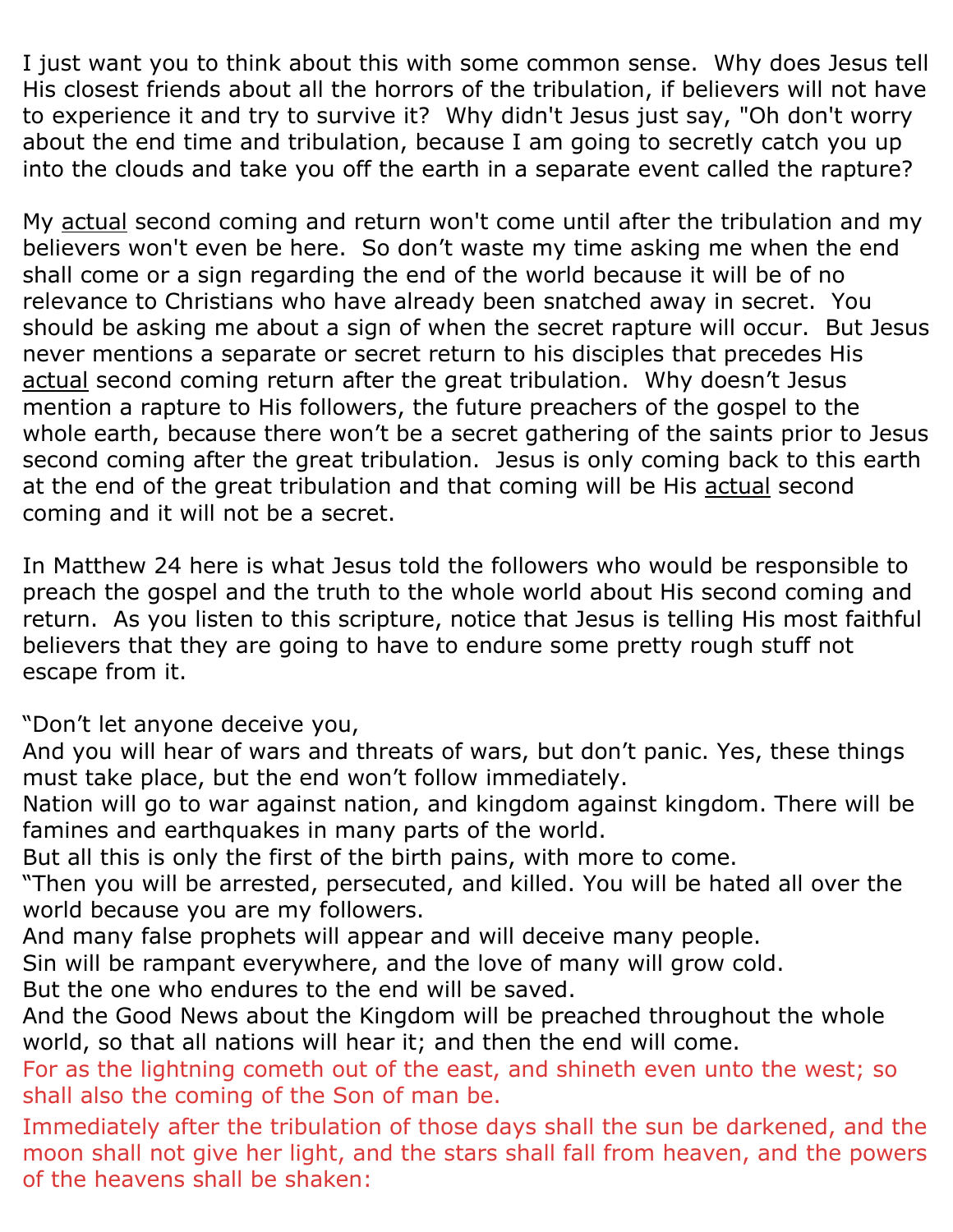And then shall appear the sign of the Son of man in heaven: and they shall see the Son of man coming in the clouds of heaven with power and great glory. And he shall send his angels with a great sound of a trumpet, and they shall gather together his elect from the four winds, from one end of heaven to the other.

Jesus very strongly warned them to not be deceived about this time in history. Jesus went into a very descriptive conversation, outlining the details of the signs of His second coming and the end of the world because He knew that His followers would be ON THE EARTH and that believers would have to know how to prepare for persecution, and the antichrist, and famines, and plagues, and the breakdown of society, and deception, and martyrdom.

Remember, Matthew 24 is almost entirely in the Words of Jesus. Jesus spoke plainly to His disciples in this passage. It was Jesus warning His inner circle of friends, because He knew His followers would be ON THE EARTH and have to endure the worst tribulation the world has ever seen.

I have to end this teaching for today, but listen next week as I continue to teach the TRUTH about the second coming of Jesus.

Now I want you to focus on the condition of your own soul. You see we are all born with a missing piece. And it doesn't matter how good we try to be or how successful we are in life. We will never be complete without Jesus. That is why there are NOT many ways to heaven. You can't get there through Buda or Mohammed or Krishna or any other religious figure. Only Jesus said, I Am the resurrection and the life. He who believes in me will gain eternal life.

You see Jesus is the only one to voluntarily surrender His life for the benefit of others. It was not the Jews or the Romans or the iron nails that held Jesus on that cross. It was love that kept Jesus on that cross. Love for mankind and not just for believers, but for sinners too. Jesus had the authority to call down angels to deliver him from death on that cross, but He didn't use His authority. Jesus is the only one who laid down His life sacrificially and then had the power to resurrect Himself from the dead again. You may ask, how did Jesus have such a great and unique power to resurrect Himself. It was because Jesus was connected to the greatest power source in the universe, His father, Almighty God, through relationship. You need to know that it is not religion that has the power to resurrect the dead, but that it is a relationship with Jesus the Son of God that has the power to offer eternal life. No other religious leader or prophet can claim this.

If you have not discovered the one true pathway to eternal life and if you do not know where you would spend eternity if your soul was required of you today. I